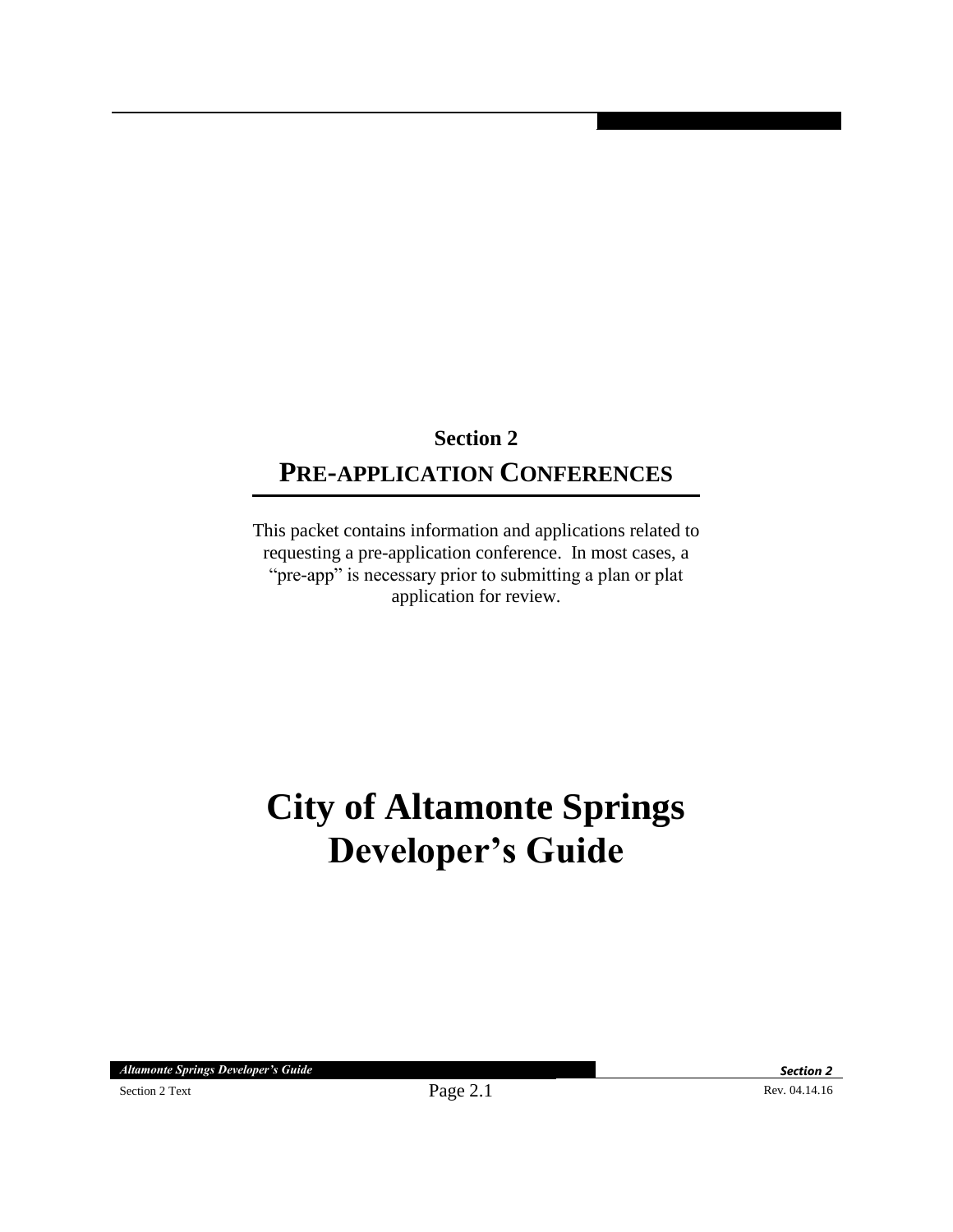### **TABLE OF CONTENTS. SECTION 2. PRE-APPLICATION CONFERENCES.**

#### **SECTION NARRATIVE.**

| 2.1 |  |
|-----|--|
| 2.2 |  |
| 2.3 |  |

#### **APPLICATION FORMS AND CHECKLISTS.**

- 1. Request for Pre-application Conference.
- 2. Typical Agenda for a Pre-application Conference.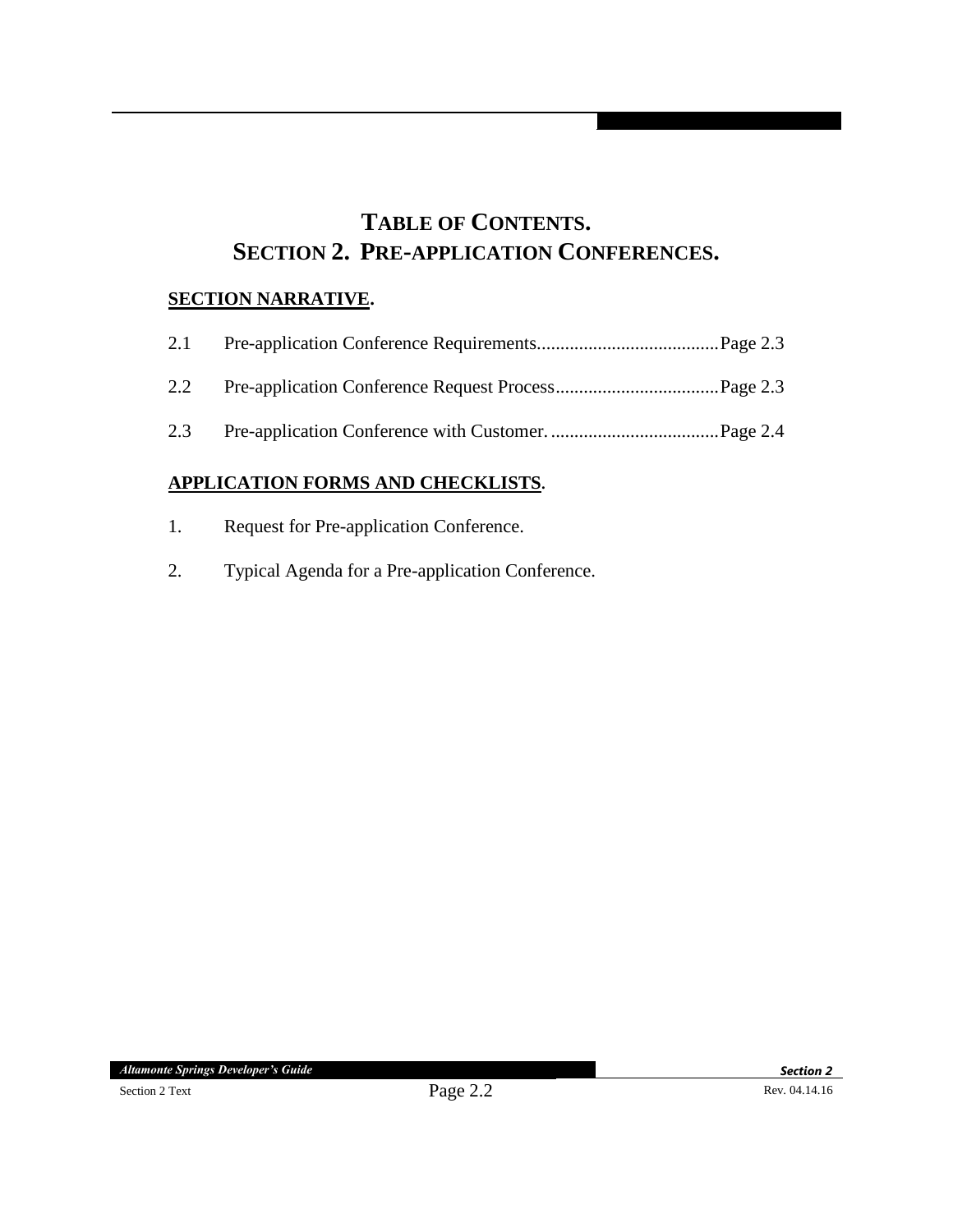## **SECTION 2. PRE-APPLICATION CONFERENCES.**

*For additional info on this subject, contact: Growth Management (407.571.8150 x8159)*

#### **2.1 PRE-APPLICATION CONFERENCE REQUIREMENTS.**

Pre-application conferences are required for several reasons, such as to identify potential issues related to the project, introduce staff to the project, introduce the applicant to the review process, and identify what development review needs are associated with the project. Staff will not necessarily be able to provide answers to all issues that arise, but the purpose of the pre-app is to get the issues on the table for further research or discussion.

If you have a question as to whether a pre-application conference is necessary for your project, contact Growth Management at 407.571.8150 x8159.

#### **2.2 PRE-APPLICATION CONFERENCE REQUEST PROCESS.**

| Timeframe: | Pre-app conferences need to be scheduled at least two weeks<br>before the first plan submittal, which means the pre-app request<br>form needs to be submitted to the City at least four weeks before<br>the first plan submittal. |                                                 |  |
|------------|-----------------------------------------------------------------------------------------------------------------------------------------------------------------------------------------------------------------------------------|-------------------------------------------------|--|
| Submittal: | Completed Pre-application Conference Request Form - The request<br>form submitted must include SEVEN (7) SETS OF EACH OF<br><b>THE FOLLOWING:</b>                                                                                 |                                                 |  |
|            | a)                                                                                                                                                                                                                                | Complete legal description; and                 |  |
|            | $\mathbf{b}$                                                                                                                                                                                                                      | Boundary survey $OR$ a concept plan which shows |  |

appropriate information to allow staff to evaluate the site, its important features, all surrounding properties, existing improvements including utility information (if available), and the site's compatibility with the specific proposed use(s); and

*Altamonte Springs Developer's Guide Section 2*